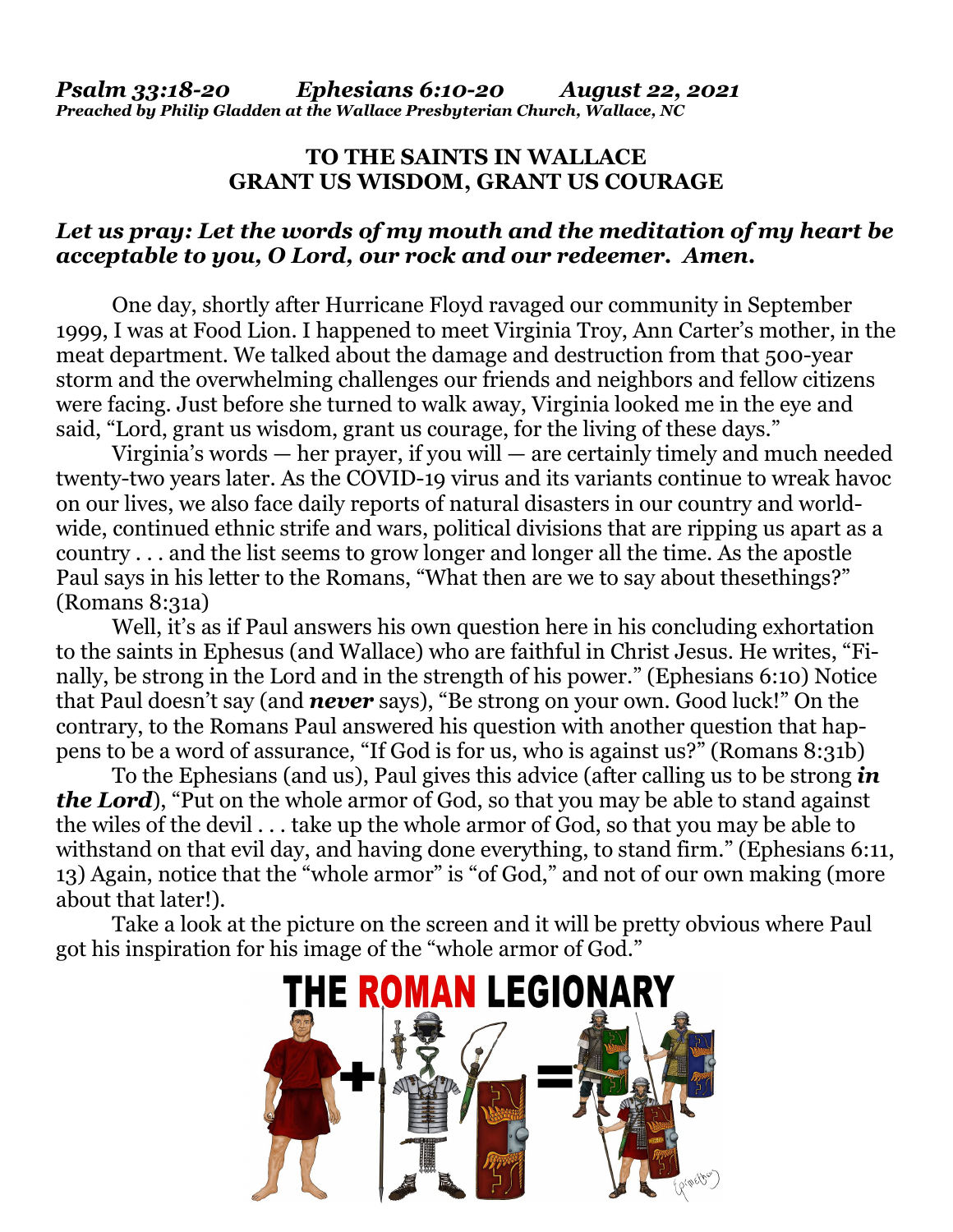Since Paul tells us he was a prisoner in chains when he wrote Ephesians (and on several other occasions), he certainly would have been familiar with Romans soldiers and their whole armor. By the same token, the readers and hearers of his letters would have been used to seeing the occupying Roman soldiers decked out in their whole armor.

 It's not particularly helpful to spend time trying to figure out the meaning of each piece of the whole armor of God. Let me be more specific:

I don't know that there is any particular significance to the belt being truth, the breastplate standing for righteousness, etc., etc. Instead, Paul paints us an overall picture of God's protection AND God's gifts for the "facing of this hour" and "the living of these days." And Paul uses a striking image — "the whole armor of God" — to reinforce his exhortation to us to "be strong in the Lord and in the strength of his power." That soundslike how the psalmists describe God's strength and protection: "The Lord is my strength and shield . . . I love you, O Lord, my strength . . . my rock . . . my fortress . . . my shield, and the horn of my salvation." (Psalm 28:7; Psalm 18:1-2)

 In John Bunyan's religious allegory of 1678, *The Pilgrim's Progress*, the main character, Christian, visits the House Beautiful where he spends a few days resting up. When it is time for Christian to resume his pilgrimage, his hosts tell him they have something to show him. Here's how Bunyan describes it:

 "Now he thought of setting off, and they were willing that he should; but first, they said, let us go again into the armoury: so they did. And when he came there, they harnessed him from head to foot with armor that had been proven, lest perhaps he should meet with assaults in the way. He, being therefore thus equipped, walked out with his friends to the gate  $\dots$ "

 And it's a good thing Christian had visited "the armoury" for he soon has to enter into the Valley of Humiliation, and the story continues:

 "But now, in this Valley of Humiliation, poor Christian was hard put to it; for he had gone but a little way, before he noticed a foul fiend coming over the field to meet with him; his name was Apollyon. Then Christian began to be afraid, and to toss in his mind whether to go back or to stand his ground. But he considered again, that he had no armour for his back, and therefore thought that to turn his back to him might give him a greater advantage, so that he could pierce him with ease with his darts; therefore he resolved to be bold, and stand his ground. For, he thought, had I no more in my sights than the saving of my life, it would be the best way to stand."

 What an interesting and inspiring commentary on Paul's words to believers in all times and places and circumstances: "He had no armor for his back . . . therefore he resolved to be bold, and stand his ground." That's exactly what Paul encourages us to do as believers who are called to live a life worthy of the calling to which we are called. Listen again: "Put on the whole armor of God, so that you may be able to stand against the wiles of the devil . . . Therefore take up the whole armor of God, so that you may be able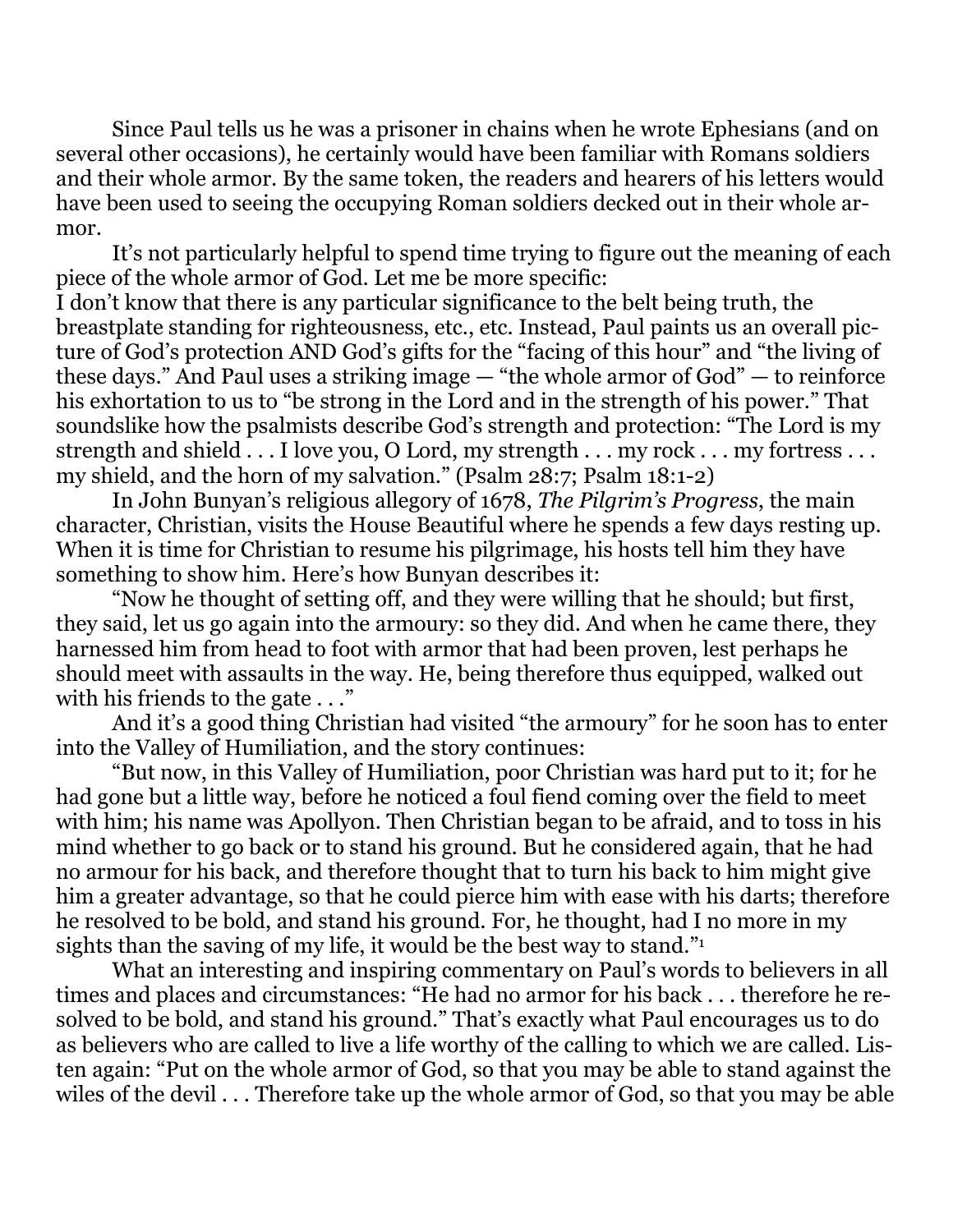to withstand on that evil day, and having done everything, to stand firm . . . Stand therefore . . ." (Ephesians 6:11, 13, 14)

Several people have pointed out  $-$  and I think this is most important  $-$  that the "whole armor of God" that Paul describes is defensive. It is meant to help believers "stand fast, stand firm" in the faith which, as Christian determines, is "the best way to stand." As one commentator brings to our attention, "[Paul] appropriates the common parts of armor — belt, breastplate, shield — but he assigns them uncommon values: truth, righteousness, faith. Consequently, the armor, usually a symbol of self-reliance, is transformed into a symbol of utter dependence on God."<sup>2</sup>

 We will close our worship today by singing the great hymn of the church, "A Mighty Fortress Is Our God," by Martin Luther. Interestingly, although this hymn came to be known as the battle hymn of the Protestant Reformation, Luther seems to have written it as a "song of comfort" or at least assurance for Christians facing life's challenges. Luther certainly had to deal with turbulent, stressful, and dangerous times, including being excommunicated from his church due to his theological teachings, having a price put on his head and having to hide out in a castle, and being a pastor during the bubonic plague of 1527 that ravaged his country and village.

 You may very well know the lyrics by heart, but it is worth hearing them in light of Paul's call to stand firm in the faith. Even though Luther based his hymn on Psalm 46:1, "God is our refuge and strength, a very present help in trouble," you'll probably hear echoes of "the whole armor of God" in his words — "the armor, usually a symbol of self-reliance, transformed into a symbol of utter dependence on God."

> *A mighty fortress is our God, a bulwark never failing. Our helper he, amid the flood, or mortal ills prevailing. For still our ancient foe doth seek to work us woe. His craft and power are great, and armed with cruel hate, on earth is not his equal.*

*Did we in our own strength confide, our striving would be losing, were not the right man on our side, the man of God's own choosing. Dost ask who that may be? Christ Jesus, it is he. Lord Sabaoth his name, from age to age the same, and he must win the battle.* 

*And though this world, with devils filled, should threaten to undo us, we will not fear, for God hath will, his truth to triumph through us. The Prince of Darkness grim, we tremble not for him. His rage we can endure, for lo, his doom is sure. One little word shall fell him.*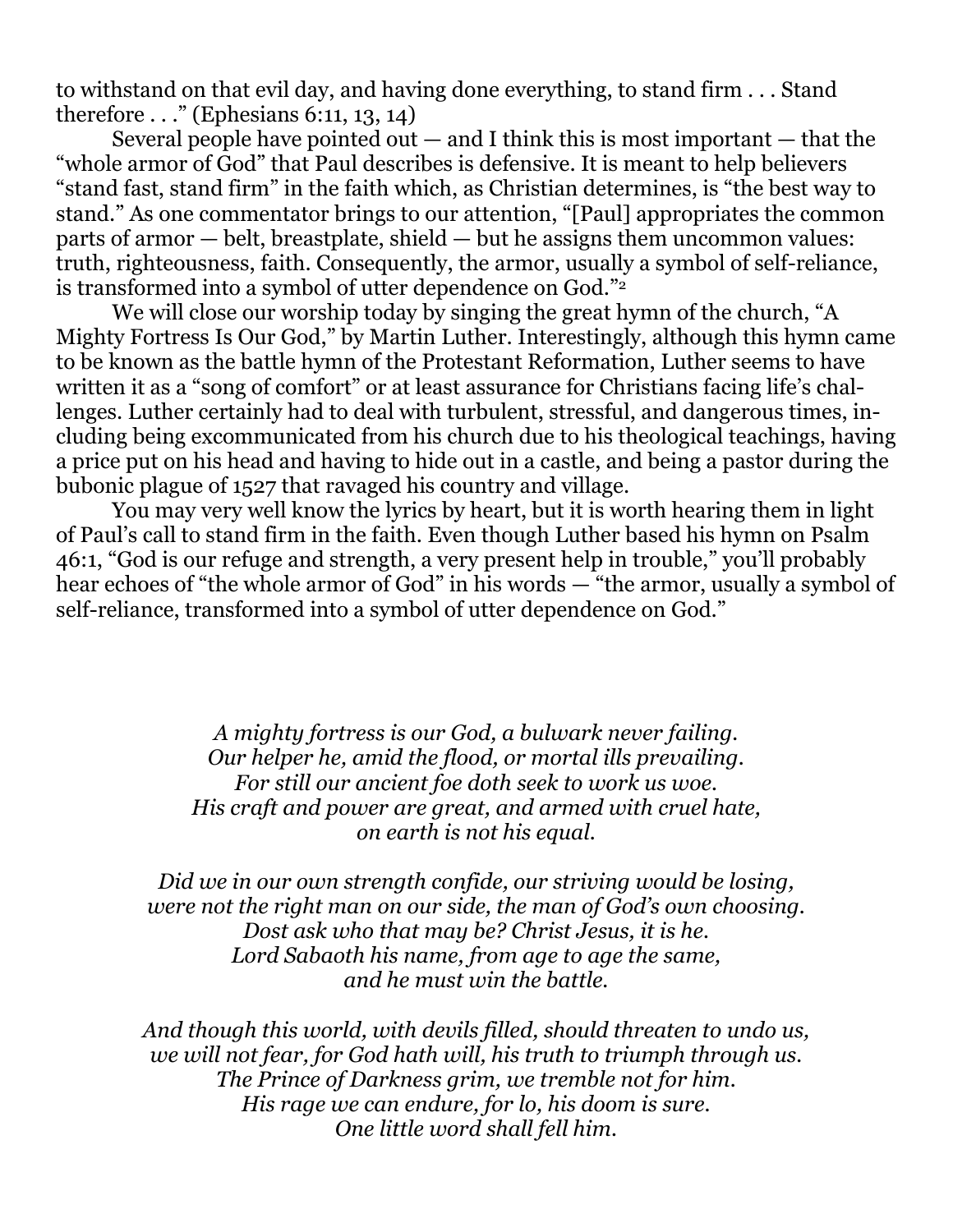*That word above all earthly powers, no thanks to them, abideth. The Spirit and the gifts are ours through him who with us sideth. Let goods and kindred go, this mortal life also. The body they may kill; God's truth abideth still. His kingdom is forever.* 

 During World War II, C.S. Lewis, the British writer and lay theologian, wrote his Christian classic, *The Screwtape Letters*. The book is a collection of letters from Screwtape, one of the Devil's senior minions, to his nephew, Wormwood, a new recruit. Uncle Screwtape gives advice to Wormwood about how best to undermine a believer's faith, through mundane and subtle attacks rather than full-frontal assaults. In the introduction to his book, Lewis cites Martin Luther, who said, "The best way to drive out the devil, if he will not yield to texts of Scripture, is to jeer and flout him, for he cannot bear scorn."

 That's what Lewis does in *The Screwtape Letters*, but what he writes about is no laughing matter. Also in his introduction, Lewis writes, "There are two equal and opposite errors into which our race can fall about the devils. One is to disbelieve in their existence. The other is to believe, and to feel an excessive and unhealthy interest in them. They themselves are equally pleased by both errors . . ."

 No matter how you interpret Paul's description of our struggle "against the rulers, against the authorities, against the cosmic powers of this present darkness, against the spiritual forces of evil in the heavenly places," all you have to do is watch the evening news or read the papers or check the daily news headlines online to be confronted with the overwhelming challenges of life, especially as we draw near to the end of a second year of living through a deadly pandemic. At times, you may feel the same as I do helpless, swamped, insignificant, afraid, uncertain, unequipped to meet the challenges. . .

 . . . which is why we need to hear Paul's final exhortation and encouragement, "Be strong in the Lord and in the strength of his power . . . put on God's truth, righteousness, peace, faith, salvation, and Word . . . and stand firm!"

 After serving as a military chaplain in World War I, Harry Emerson Fosdick was pastor of First Presbyterian Church in New York City. He then accepted a call from Park Avenue Baptist Church, which was renamed Riverside Church. In 1930, in the depths of the Great Depression and halfway between two world wars, Fosdick wrote the hymn "God of Grace and God of Glory." The hymn was first sung as the processional hymn at the opening service of the newly built Riverside Church in October 1930 and again at the dedication service in February 1931. As one history of the hymn notes, "The language of the hymn is ultimately that of petition. 'Grant us wisdom, grant us courage' concludes each stanza with the effect of a refrain. The final stanza, equally prophetic, begins with 'Save us from weak resignation/to the evils we deplore.'"<sup>3</sup>

 On that September day in the Food Lion meat department, I doubt Virginia Troy knew I would still be quoting her twenty-two years later, but her witness is still power